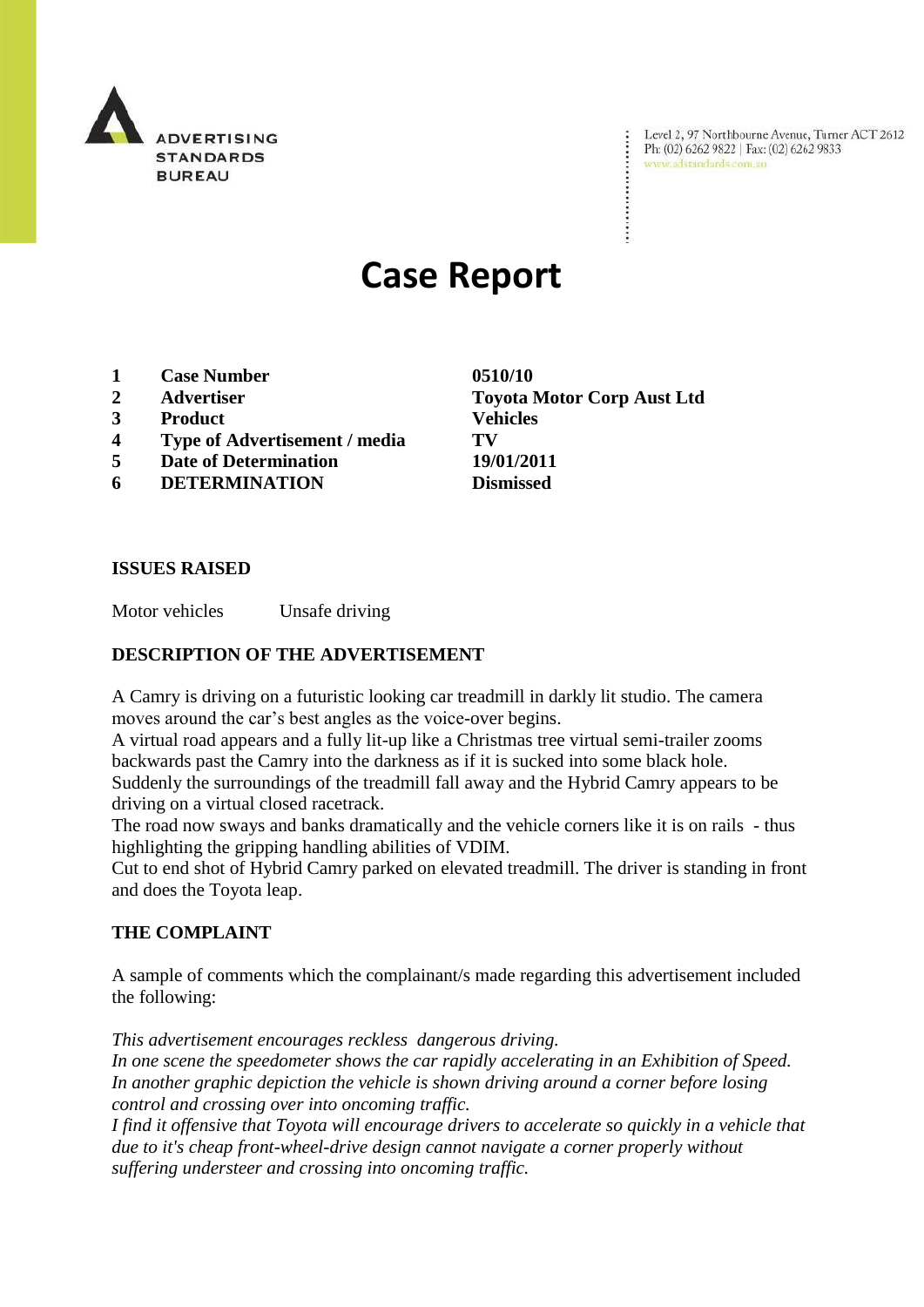#### **THE ADVERTISER'S RESPONSE**

Comments which the advertiser made in response to the complainant/s regarding this advertisement include the following:

*At the outset, we would like to state that Toyota Motor Corporation Australia Ltd (Toyota) takes its responsibility as an advertiser very seriously. We make extensive efforts to understand and respond appropriately to community concerns and issues. Over and above this, we have established our own stringent internal review and approval process which includes obtaining legal advice.* 

*We have carefully considered the complaint however we do not believe that the complaint can be substantiated. We also consider that the advertisement complies with all the provisions of the Federal Chamber of Automotive Industries Voluntary Code of Practice for Motor Vehicle Advertising (Code).*

*Specifics of the complaint:* 

*A) "The speedometer shows the car rapidly accelerating in an Exhibition of Speed." We believe the advertisement complies with the Code as:*

*1) At no time does the speedometer exceed the maximum speed limit in force in any Australian State or Territory (maximum speed portrayed is less than 70km/h); and 2) At no time is the vehicle depicted engaging in unsafe driving practices; and* 

*3) Further, the 3D modelling software used to generate this advertisement is calibrated to ensure that the vehicle cannot exceed a pre-determined speed limit. In this advertisement, it was determined that the demonstration of overtaking power was more appropriate in a highway driving situation (where that type of situation would be more to likely occur) therefore determining the maximum speed possible of 110km/hr.*

*B) "In another graphic depiction, the vehicle is shown driving around a corner before losing control and crossing over into oncoming traffic."*

*1) The advertisement clearly portrays the vehicle in a testing facility environment on a holographic test track, with the lane markings of a test track rather than a public road, so crossing them is both acceptable and expected given the environment; and*

*2) For the duration of the advertisement, the vehicle is situated on a treadmill and at no stage is it shown "losing control"; to the contrary, the vehicle is portrayed as clearly maintaining control; and*

*3) There is no other traffic on the circuit during the cornering and handling demonstration, and further, nothing to suggest that the vehicle is facing oncoming traffic.* 

*We believe that the above response addresses all elements raised in the complaint and demonstrates that all the relevant sections of the Code have been complied with in the creation of this advertisement.*

#### **THE DETERMINATION**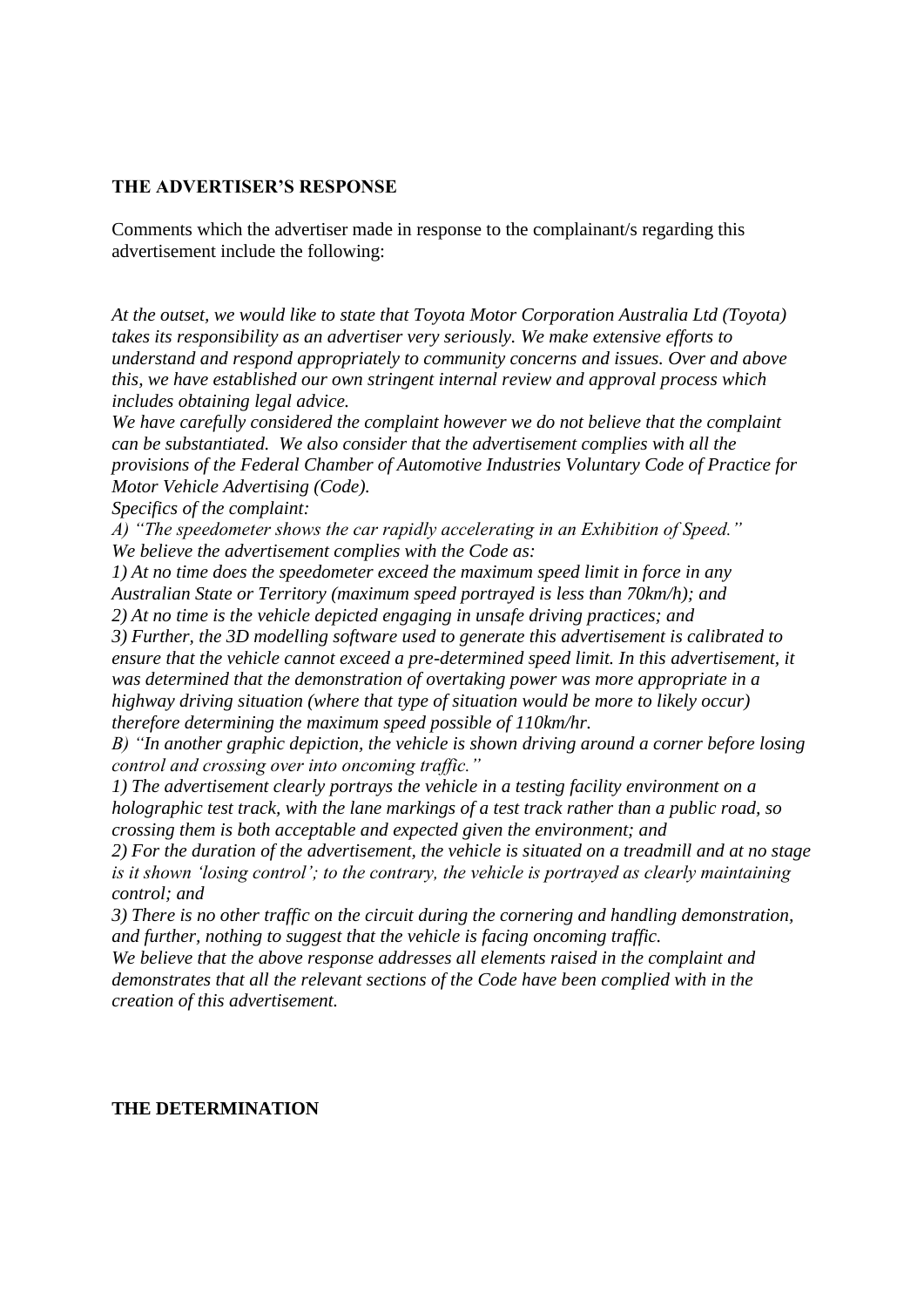The Advertising Standards Board (Board) was required to determine whether the material before it was in breach of the Federal Chamber of Automotive Industries Advertising for Motor Vehicles Voluntary Code of Practice (the FCAI Code).

To come within the FCAI Code, the material being considered must be an advertisement. The FCAI Code defines an advertisement as follows: "matter which is published or broadcast in all of Australia, or in a substantial section of Australia, for payment or other valuable consideration and which draws the attention of the public, or a segment of it, to a product, service, person, organisation or line of conduct in a manner calculated to promote or oppose directly or indirectly that product, service, person, organisation or line of conduct".

The Board decided that the material in question was published or broadcast in all of Australia or in a substantial section of Australia for payment or valuable consideration given that it was being broadcast on television in Australia.

The Board determined that the material draws the attention of the public or a segment of it to a product being a Toyota Hybrid Camry in a manner calculated to promote that product. Having concluded that the material was an advertisement as defined by the FCAI Code, the Board then needed to determine whether that advertisement was for a motor vehicle. Motor vehicle is defined in the FCAI Code as meaning: "passenger vehicle; motorcycle; light commercial vehicle and off-road vehicle".

The Board determined that the Toyota Hybrid Camry was a Motor vehicle as defined in the FCAI Code.

The Board determined that the material before it was an advertisement for a motor vehicle and therefore that the FCAI Code applied.

The Board noted the complainant"s concerns that the advertisement encourages reckless, dangerous driving and depicts excessive speed and a car using cruise control and crossing it to oncoming traffic.

The Board then analysed specific sections of the FCAI Code and their application to the advertisement.

The Board considered clause 2(a) of the FCAI Code. Clause 2(a) requires that: Advertisements for motor vehicles do not portray ...unsafe driving, including reckless or menacing driving that would breach any Commonwealth law or the law of any State or Territory in the relevant jurisdiction in which the advertisement is published or broadcast dealing with road safety or traffic regulation, if such driving were to occur on a road or roadrelated area, regardless of where the driving is depicted in the advertisement.'

The Board noted that the advertisement shows a Toyota Hybrid Camry apparently being driven on a futuristic looking car treadmill in a studio.

The Board noted that that the voiceover describes the overtaking power of the car as giving "electrifying acceleration" and that the car is shown overtaking a holographic image of a truck.